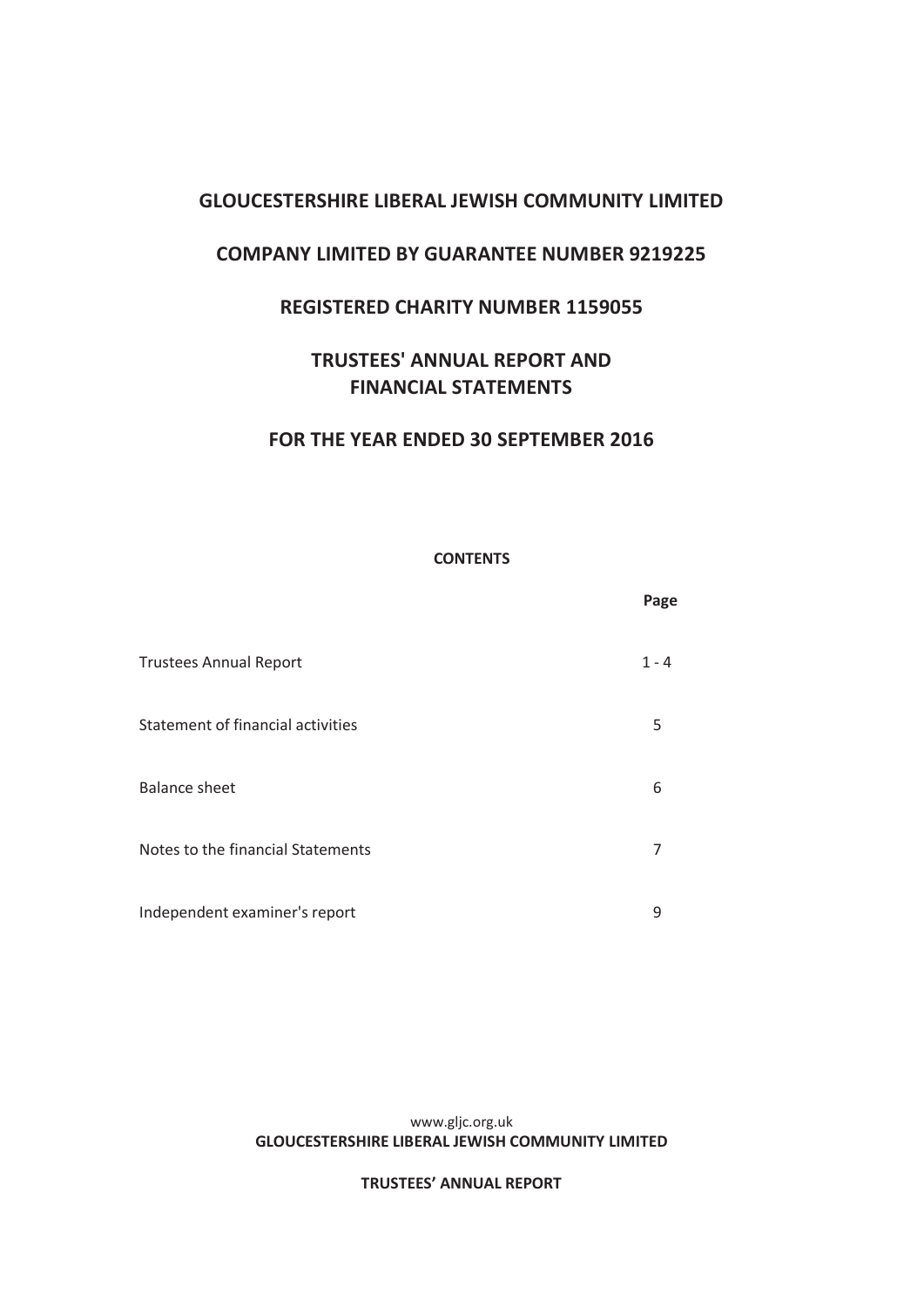### **YEAR ENDED 30 SEPTEMBER 2015**

## **1. REFERENCE AND ADMINISTRATIVE DETAILS**

| Name of charity                    | Gloucestershire Liberal Jewish Community Limited                                                                                                                                                                                                                                                                                          |  |
|------------------------------------|-------------------------------------------------------------------------------------------------------------------------------------------------------------------------------------------------------------------------------------------------------------------------------------------------------------------------------------------|--|
| Also known as                      | <b>GLIC</b>                                                                                                                                                                                                                                                                                                                               |  |
| <b>Charity Registration number</b> | 1159055                                                                                                                                                                                                                                                                                                                                   |  |
| <b>Company Registration number</b> | 9219225                                                                                                                                                                                                                                                                                                                                   |  |
| <b>Registered Office</b>           | 188 Stroud Road,<br>Gloucester,<br>Gloucestershire,<br>GL1 5LA                                                                                                                                                                                                                                                                            |  |
| Trustees:                          | Ms Jill Rosenheim (Chair)<br>Mr Alexander May (Treasurer)<br>Dr Natalie Towle<br>Mrs Maureen Campion<br>Ms Louise Radford (apponted 10 March 2016)<br>Mr Henry Naydorf (appointed 10 March 2016)<br>Mr Jack Liebeskind (appointed 14 July 2016)<br>Ms Rebecca Naydorf (appointed 2 June 2016)<br>Ms Shelley Rider (appointed 2 June 2016) |  |

Trustees are also directors for the purposes of company law.

| <b>Bankers</b>              | Barclays Bank plc<br>Leicester<br><b>LE87 2BB</b>                       |
|-----------------------------|-------------------------------------------------------------------------|
| <b>Independent examiner</b> | John Price<br>1b Oxford Street<br>Cheltenham<br>Glos<br><b>GL52 6DT</b> |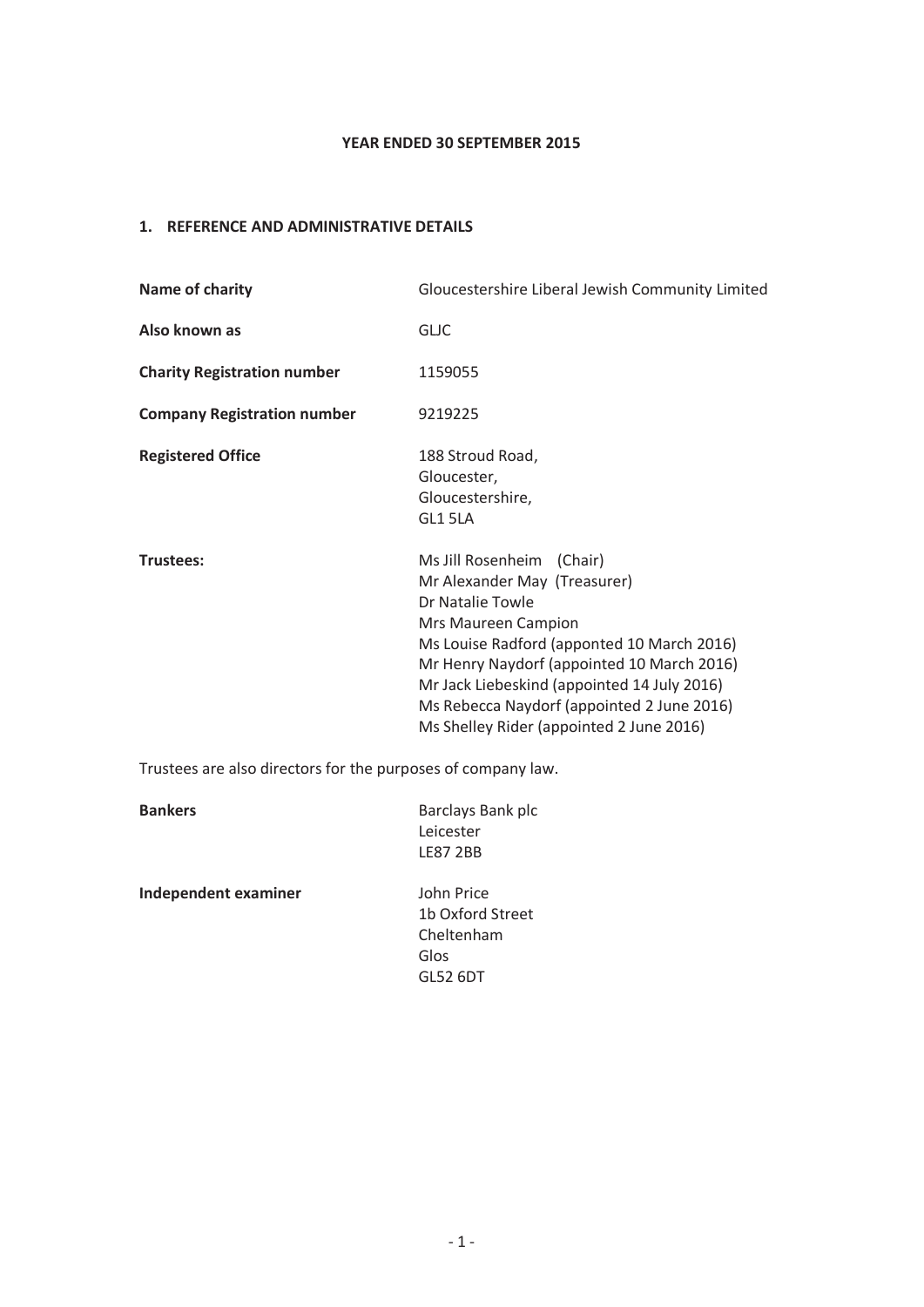### **2. STRUCTURE, MANAGEMENT AND GOVERNANCE**

### **Nature of Governing Document**

Gloucestershire Liberal Jewish Community ("GLJC") is a company limited by guarantee, incorporated on 15 September 2015 and governed by articles of association.

### **Recruitment and Appointment of Trustees**

Trustees, who are also directors for the purposes of company law, are recruited from members and are elected at the Annual General Meeting. The Council of trustees may coopt trustees to fill vacancies. These council members must apply for election at the next Annual General Meeting.

#### **Risk Policy**

It is the policy of the trustees to review all risks on regular basis. Each review seeks to establish that all risks are documented and that steps to mitigate such risks are established and executed. As a result of this process, the trustees are satisfied that residual risks are minimal

### **3. OBJECTS, AIMS AND ACTIVITIES**

The trustees confirm that they have referred to the Charity Commission's general guidance on public benefit when reviewing the Trust's aims and objectives and in planning future activities. In particular, the trustees consider how planned activities will contribute to the aims and objectives they have set.

#### **Objects**

The Objects of the Charity are:

- (1) The advancement and practice of the Jewish religion In accordance with the principles of liberal and progressive Judaism which shall include, but not be limited to:
	- (a) the promotion of Jewish values such as social Justice, communal harmony, peace freedom, charity and good deeds, repentance and prayer;
	- (b) maintenance of a synagogue (whether on a permanent or temporary basis) for the purpose of Jewish public worship and social and cultural Interaction;
	- (c) conduct of Jewish religious services tor the Members of the Charity and guests (including but not limited to rites of passage);
	- (d) advancement of Jewish education;
	- (e) support for other religious organisations (which shall include, but not be limited to interfaith work); and
	- (f) the provision of pastoral care; and
- (2) The furtherance of such other purposes as are charitable under the laws of England and Wales as the trustees in their discretion decide In particular by the making of grants or lending of support to other charitable organisations.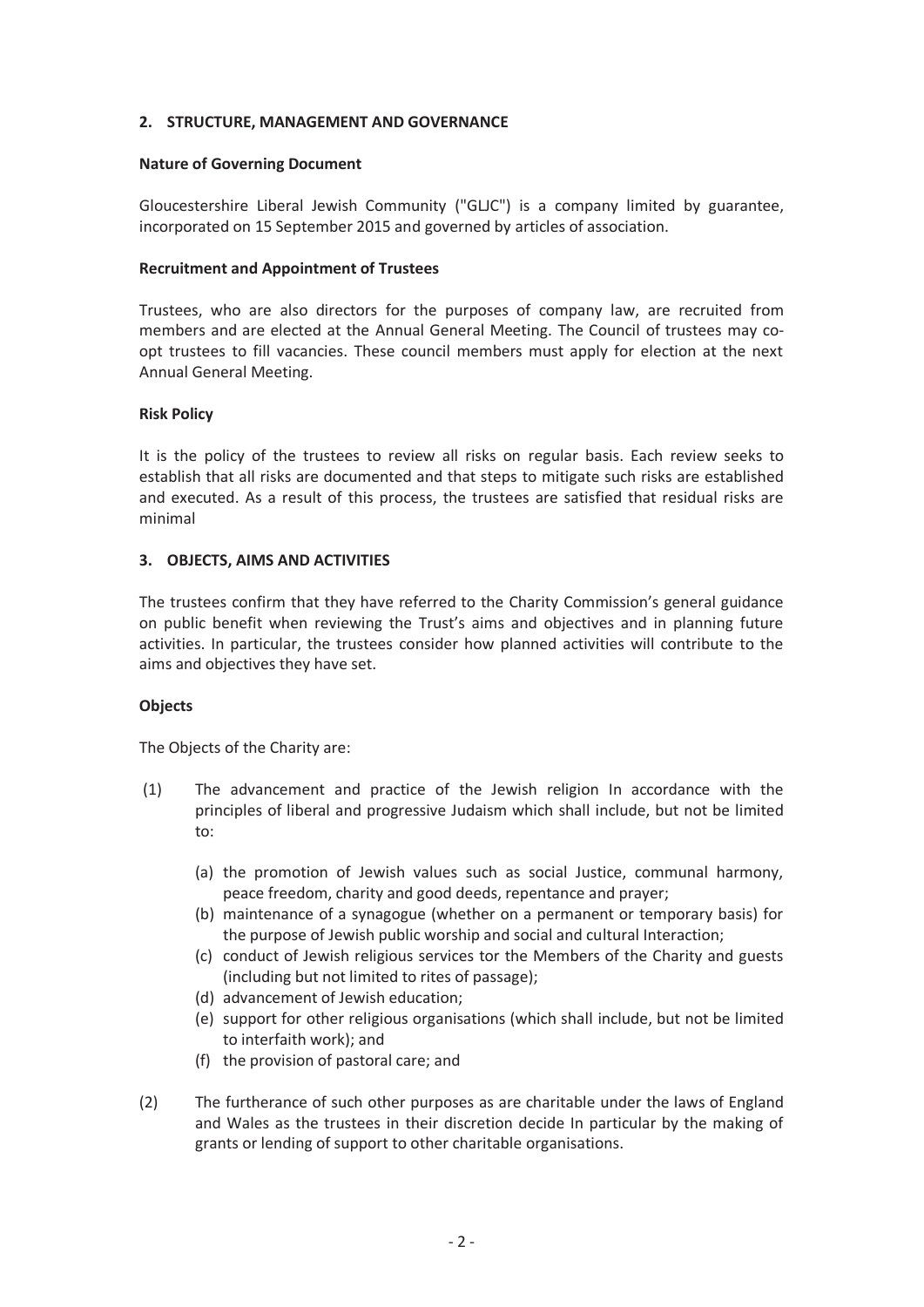### **Activities**

The charity began in 2008 as an unincorporated entity and now has approximately 100 members of all ages, including many young families. With effect from 1 October 2015, the activities, assets and liabilities of the unincorporated entity were transferred to the Company Limited by Guarantee which is the subject of these accounts

We are open to all Jews and friends of Judaism, and have a diverse calendar of services and events which include shabbat services, festival celebrations, and cultural and social gatherings. This is intermingled with other important life events (from birth, through cheder, bar/bat mitzvah, marriage, to death & bereavement).

Learning opportunities include cheder for the children and adult and family learning gatherings, social and cultural gatherings, and programmes for Bar/Bat Mitzvah and conversion.

We meet in various locations in Gloucestershire including Cheltenham, Gloucester, Southam, Prestbury, Woodmancote, and Bishops Cleeve.

### **4. FINANCIAL REVIEW**

### **General**

The results for the year are given in the Statement of Financial Activities on page 6.

### **Reserves Policy**

Reserves are held to ensure the charity is well placed to meet future demands on its resources. The trustees consider the level of reserves to be adequate.

### **5. FUTURE STRATEGY**

GLJC plans to continue to pursue and develop its activities for the foreseeable future.

### **6. STATEMENT OF TRUSTEES RESPONSIBILITIES**

The Trustees (who are generally also directors for the purposes of company law) are responsible for preparing the Trustees' Report and the financial statements in accordance with applicable law United Kingdom Accounting Standards (United Kingdom Generally Accepted Accounting Practice).

Company law requires the trustees to prepare financial statements for each financial year which give a true and fair view of the state of affairs of the charitable company and the incoming resources and application of resources, including the income and expenditure, of the charitable company for that period. In preparing these financial statements, the Trustees are required to:

- select suitable accounting policies and then apply them consistently;
- · observe the methods and principles of the Charities SORP
- make judgements and estimates that are reasonable and prudent;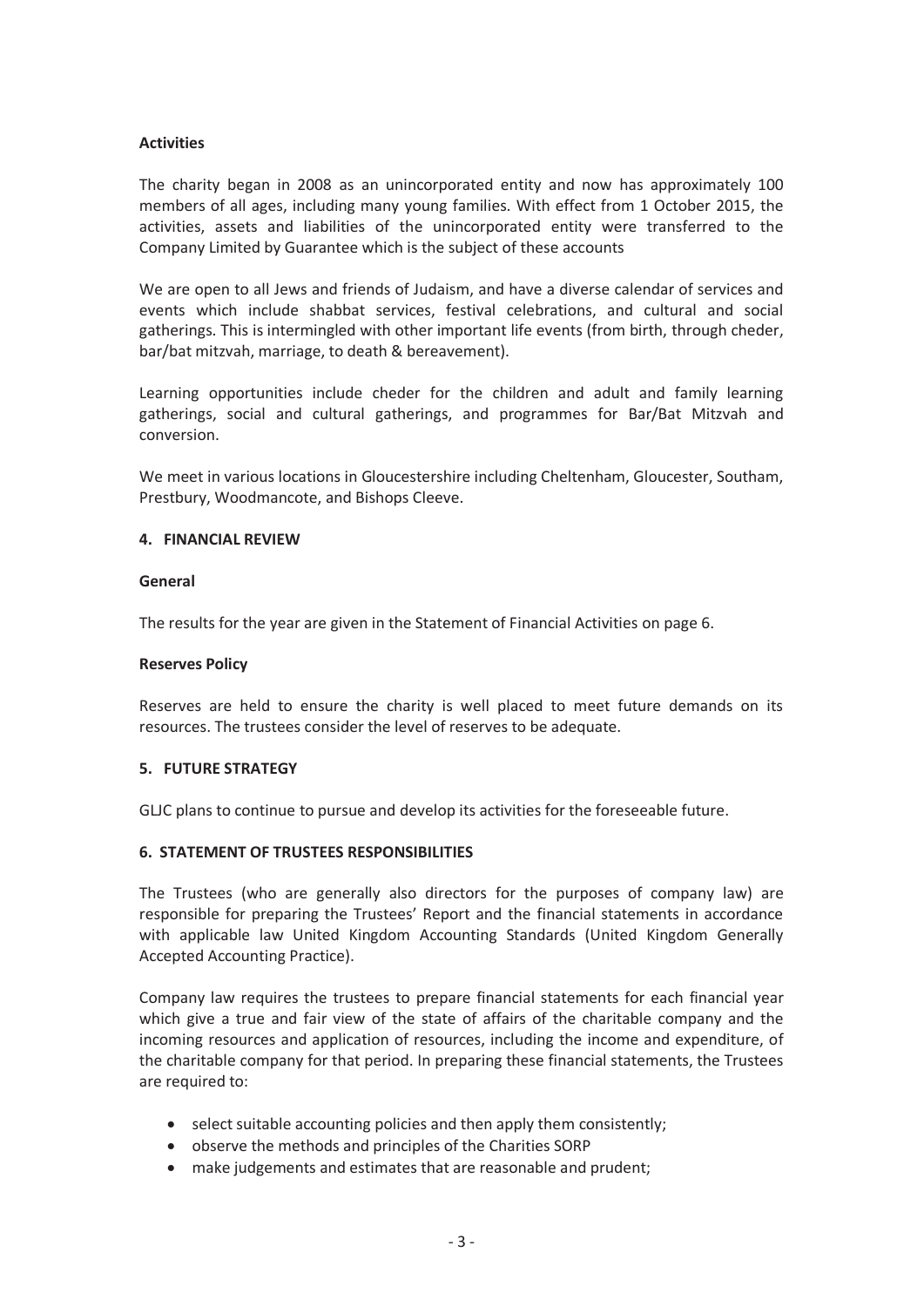- · state whether applicable UK Accounting Standards have been followed, subject to any material departures disclosed and explained in the financial statements;
- · prepare the financial statements on the going concern basis unless it is inappropriate to assume that the charity will continue in business.

The Trustees are responsible for keeping proper accounting records that disclose with reasonable accuracy at any time the financial position of the charitable company, and enable them to ensure that the financial statements comply with the Companies Act 2006. They are also responsible for safeguarding the assets of the charity and hence for taking reasonable steps for the prevention and detection of fraud and other irregularities.

On behalf of the Trustees

Mr Alexander May

26 October 2016 26 2016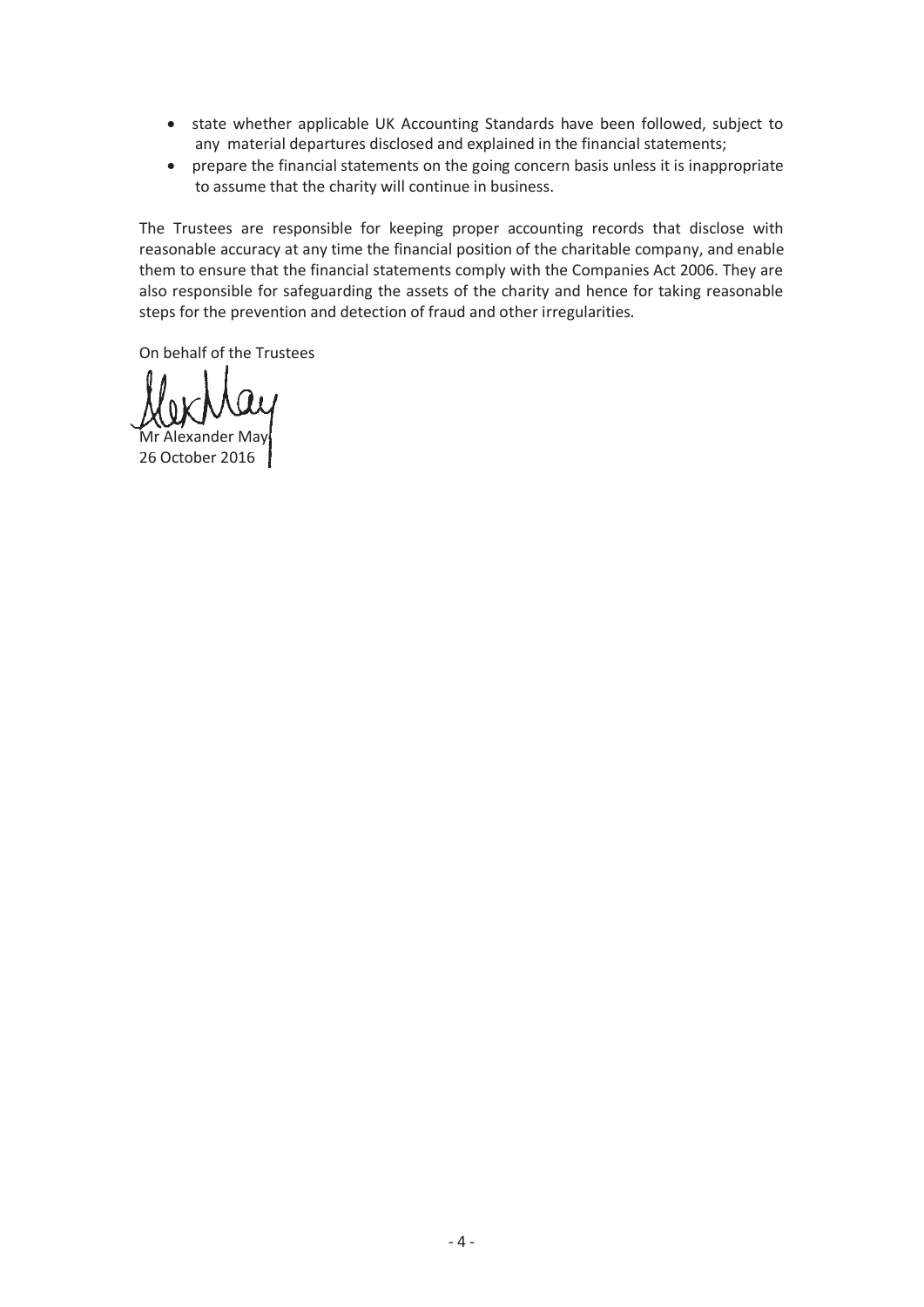# **STATEMENT OF FINANCIAL ACTIVITIES YEAR ENDED 30 SEPTEMBER 2016**

| Income from:                                                                                                                                                     | <b>Notes</b> | 2016<br>£                | 2015<br>£                               |
|------------------------------------------------------------------------------------------------------------------------------------------------------------------|--------------|--------------------------|-----------------------------------------|
| Donations and legacies<br>Charitable activities<br>Other trading activities<br>Investments<br>Other: transfer from Gloucestershire<br>Liberal Jewish Community - | 2            | 21,247<br>3,327<br>3,160 | 21,503<br>4,326<br>3,386<br>2<br>16,726 |
| <b>Total incoming resources</b>                                                                                                                                  |              | 27,734                   | 45,943                                  |
| <b>Expenditure on</b>                                                                                                                                            |              |                          |                                         |
| Raising funds                                                                                                                                                    |              | 947                      | 501                                     |
| Charitable activities                                                                                                                                            | 3            | 22,412                   | 24,757                                  |
| <b>Total resources expended</b>                                                                                                                                  |              | 23,359                   | 25,258                                  |
| Net income                                                                                                                                                       |              | 4,375                    | 20,685                                  |
| <b>General fund brought forward</b>                                                                                                                              |              | 20,685                   |                                         |
| <b>General fund carried forward</b>                                                                                                                              |              | 25,060                   | 20,685                                  |

Note - With effect from 1 October 2015, the activities, assets and liabilities of this entity were transferred to the Company Limited by Guarantee which is the subject of these accounts. The net income for the year, excluding the transer from the unincorporated entity, was £3,959.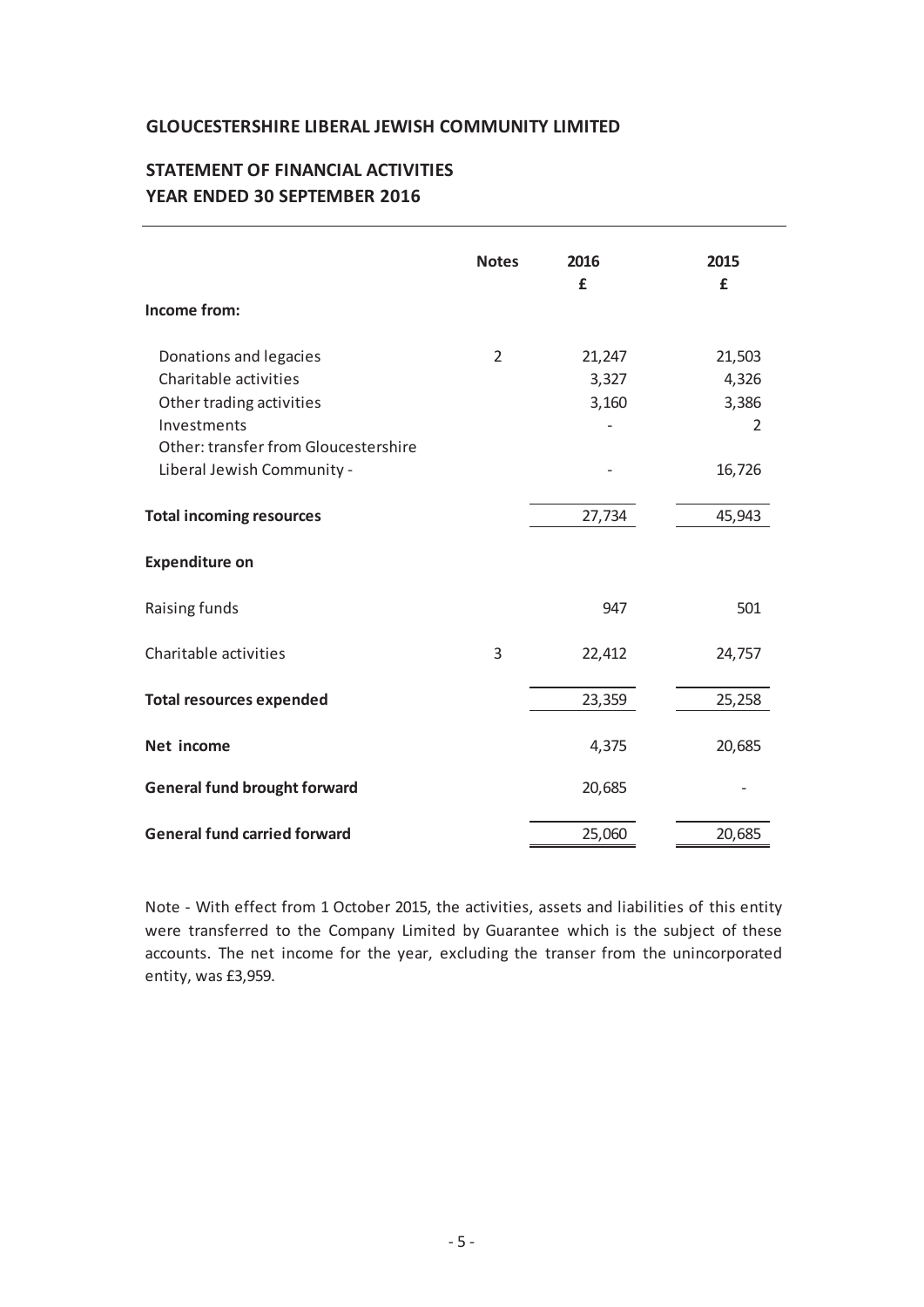### **AS AT 30 SEPTEMBER 2016 BALANCE SHEET**

|                                   | <b>Note</b> | 2016<br>£ | 2015<br>£ |
|-----------------------------------|-------------|-----------|-----------|
| <b>Current assets</b>             |             |           |           |
| Debtors                           |             | 4,200     | 5,865     |
|                                   |             |           |           |
| Cash at bank and in hand          |             | 23,088    | 23,893    |
|                                   |             | 27,288    | 29,758    |
| <b>Creditors: amounts falling</b> |             |           |           |
| due within one year - accruals    | 4           | (2, 228)  | (9,073)   |
|                                   |             |           |           |
| <b>Net current assets</b>         |             | 25,060    | 20,685    |
|                                   |             |           |           |
| <b>Net assets</b>                 |             | 25,060    | 20,685    |
|                                   |             |           |           |
| Represented by:                   |             |           |           |
|                                   |             |           |           |
| <b>Accumulated funds:</b>         |             |           |           |
| General fund                      |             | 25,060    | 20,685    |
|                                   |             |           |           |

For the year ended 30 September 2016 the company was entitled to exemption from audit under section 477 of the Companies Act 2006 relating to small companies.

The members have not required the company to obtain an audit of its accounts for the year in question in accordance with section 476

The directors acknowledge their responsibilities for complying with the requirements of the Act with respect to accounting records and the preparation of accounts

These financial statements have been prepared in accordance with the provisions applicable to companies subject to the small companies regime

These accounts were approved by the trustees on 26 October 2016 and are signed on their behalf by:

Mr A May Treasurer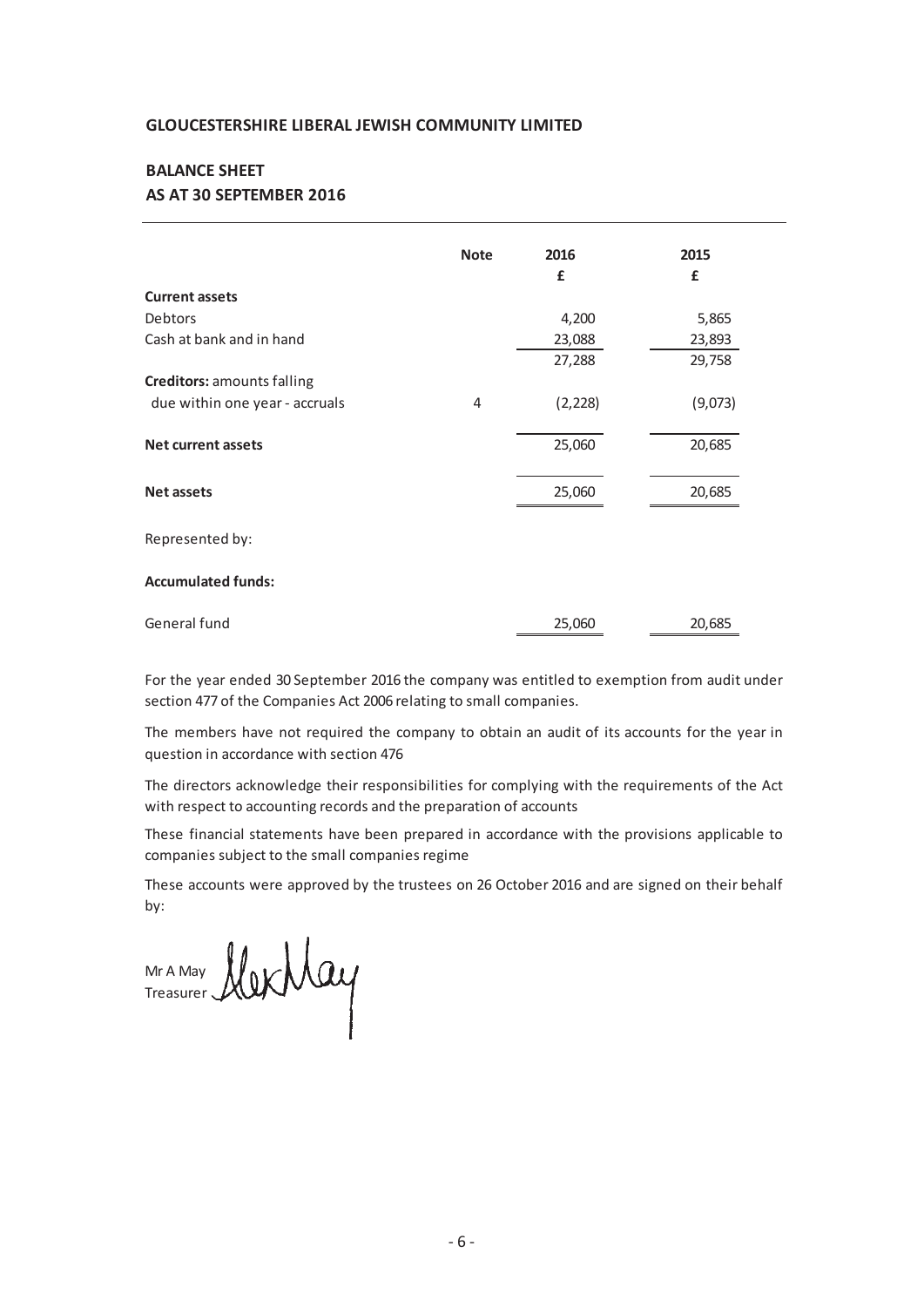## **NOTES TO THE FINANCIAL STATEMENTS YEAR ENDED 30 SEPTEMBER 2016**

### **1. Accounting Policies**

#### **Basis of accounting**

The financial statements have been prepared in accordance with Accounting and Reporting by Charities: Statement of Recommended Practice applicable to charities preparing their accounts in accordance with the Financial Reporting Standard applicable in the UK and Republic of Ireland (FRS 102) (effective 1 January 2015), as amended by Update Bulletin 1 published in February 2016. The policies adopted for items which are judged material to the financial statements are as follows:

#### **Incoming resources**

Voluntary income is recognised as income when received. Where applicable, associated income tax recovery under Gift Aid is recognised when the associated donation is receivable.

#### **Resources expended**

Costs of activities in furtherance of the charity's objects comprise those costs incurred by the charity as a result of the delivery of its service. Governance costs comprise those costs incurred by the charity in meeting its constitutional and statutory requirements.

#### **2. Voluntary income**

|                                         | 2016   | 2015   |
|-----------------------------------------|--------|--------|
|                                         | £      | £      |
| Membership                              | 17,422 | 17,728 |
| GiftAid                                 | 3,505  | 3,135  |
| Donation                                | 50     | 640    |
| Liberal Judaism - grant                 | 270    |        |
|                                         | 21,247 | 21,503 |
|                                         |        |        |
| 3. Expenditure on charitable activities |        |        |
|                                         | 2016   | 2015   |
|                                         | £      | £      |
| Liberal Judaism                         | 16,537 | 19,150 |
| Venue hire                              | 1,734  | 1,733  |
| Events                                  | 1,931  | 1,722  |
| Insurance                               | 353    | 548    |
| <b>High Holy Days</b>                   | 170    | 930    |
| Independent examination                 | 300    | 300    |
| General expense                         | 1,387  | 374    |
|                                         | 22,412 | 24,757 |

No remuneration was paid to trustees in either the current or the previous year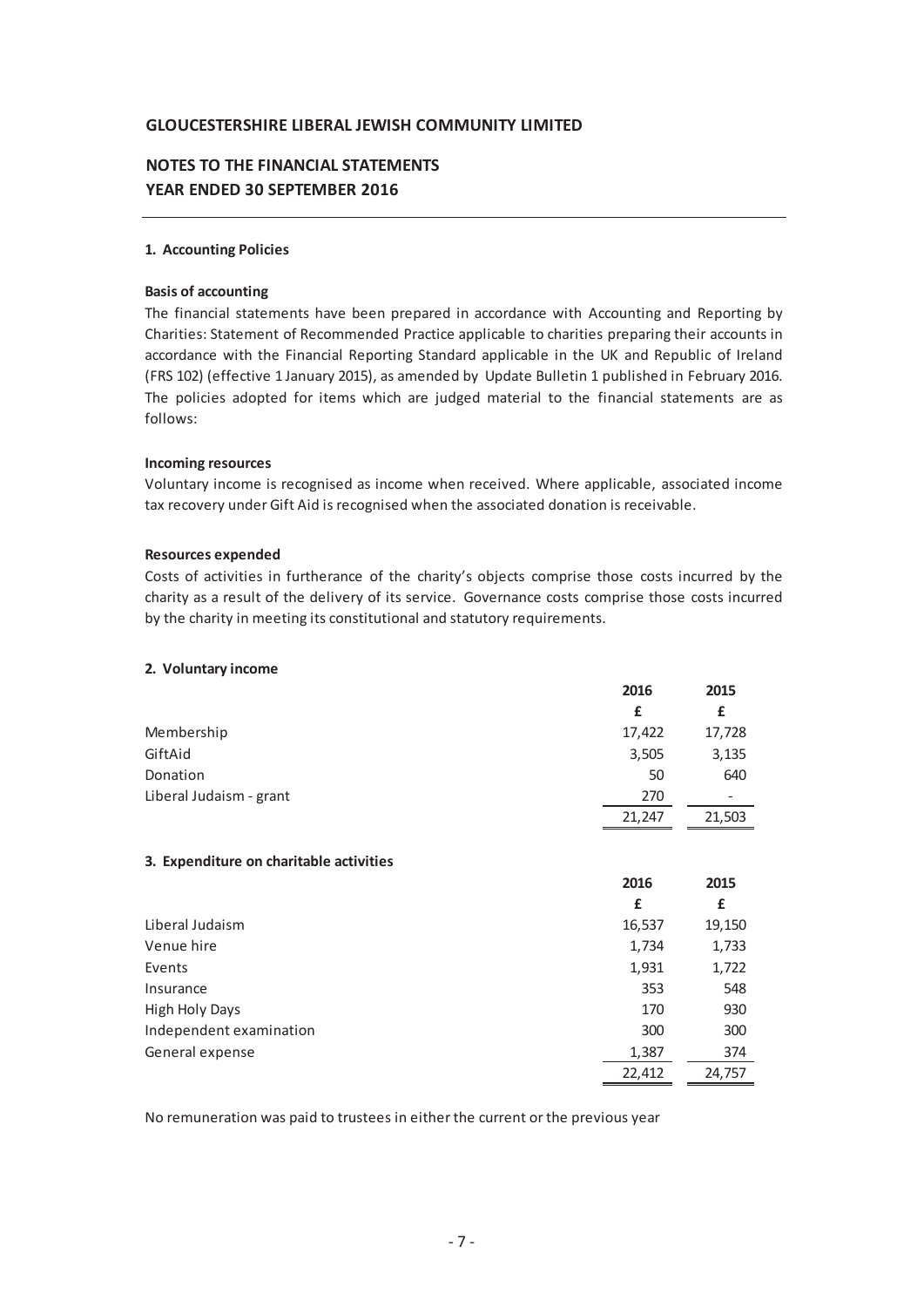# **NOTES TO THE FINANCIAL STATEMENTS YEAR ENDED 30 SEPTEMBER 2016 (continued)**

### **4. Accruals**

|                       | 2016  | 2015  |
|-----------------------|-------|-------|
|                       |       |       |
| <b>High Holy Days</b> | -     | 250   |
| Independent Examiner  | 300   | 300   |
| Liberal Judaism       | 1.928 | 8,523 |
|                       | 2,228 | 9,073 |